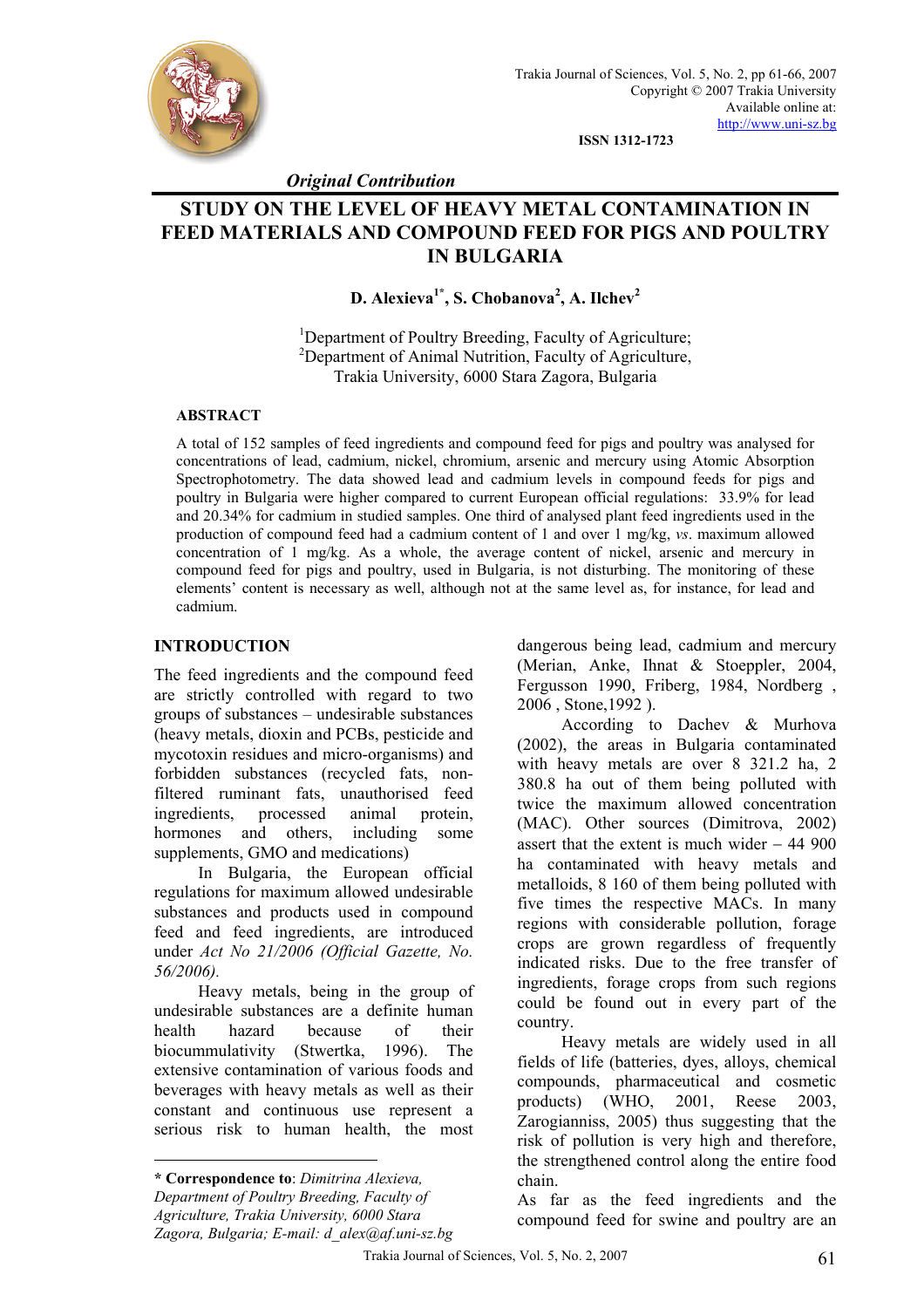integral part of the consumer's food chain, they need to be assessed as potential sources of heavy metal contamination.

## **MATERIALS AND METHODS**

The study aimed to find whether compound feed for poultry and pigs (being the major proportion of compound feed produced in Bulgaria) and common feed materials (both of local origin and imported) meet European quality requirements with regard to heavy metals' content.

152 samples of feed ingredients and compound feed for poultry and pigs from various regions of the country were analysed for lead, cadmium, nickel, chromium, arsenic and mercury content. The study was performed in 2005. The territory of the country was, for this purpose, divided into 6 regions and the number of samples obtained was as follows: Southwest region  $(SW) - 29$ , South Central region  $(SC) - 43$ , Southeast region (SE) – 6, Northwest region (NW) – 31, North Central region (NC) − 20 and Northeast region (NE)– 23 (**Figure 1**). The samples were obtained from large forage plants. The number of sources for the various ingredients was the highest for grain feed (corn, wheat) and the lowest – for fish meal. The conditional division of the country was made in order to include the entire territory at determining of used ingredient's quality.



*Figure 1:* **Map of Bulgaria with the regions, where the samples have been collected from: SW – Southwest region, SC – South Central region, SE – Southeast region, NW – Northwest region, NC – North Central region and NE – Northeast region**

The analyses were carried out in the science laboratory of the Trakia University and the Regional Laboratory of the Executive Environment Agency – Stara Zagora, using atomic absorption spectrophotometry (AOAC, 1995). The mercury concentrations of some feeds were assayed on the accredited laboratory for food testing of the Institute for

## **RESULTS AND DISCUSSION**

The allowed lead content in feed ingredients according to the current official regulations is 10 mg/kg. In the studied 93 samples of the common feed materials for pigs and poultry, the average lead concentration was 3.19 mg/kg, varying from 0 - 32 mg/kg (**Table 1**).

Only in two samples (one from wheat and one of imported fish meal), used in the SC region, were found lead content higher than 10 mg/kg. The data from the analysis of compound feed for pigs and poultry were however more alarming (**Table 2**).

The allowed lead content in compound feed is 5 mg/kg, the average value of all studied compound feed (59 samples) was 4.77 mg/kg, ranging between 1 to 9.5 mg/kg. The discrepancy with safety levels was higher in poultry compound feeds than in pig compound feeds (**Table 3**).

The percentages of non-conformities related to lead concentrations in compound feed for pigs and poultry were 13.33% and 55.17% respectively. For layer feed, the percentage was 100.

Taking into consideration that the components in compound feed for layers, broilers and pigs are almost identical, and that the greatest difference was the high proportion of limestone in feed for layers, it could be assumed that the higher lead content in layers feed might be due to this ingredient. This hypothesis deserves a more detailed investigation.

The allowed cadmium concentration in feed ingredients of plant origin according to the current regulations is 1 mg/kg, and in those of animal origin  $-2$  mg/kg. Out of the 93 samples from feed ingredients, 88 were of plant origin and  $5 -$  of animal origin. In the former, the average cadmium content was 0.5 mg/kg (varying between 0 and 1.8 mg/kg), and in fish meal– 1.31 mg/kg (varying from 0 to  $2.5$  mg/kg).

The cadmium content in 8 samples of plant ingredients (1 Argentinean soybean meal used in NE Bulgaria, 1 sunflower meal – SC region, 1 wheat – NE regions, 1 corn NE region, 2 sunflower meals – NW region, 1 wheat – NW region and 1 sunflower meal – NC region) exceeded the maximum allowed levels. Furthermore, 22 samples of feed ingredients had the maximum allowed cadmium concentration of 1 mg/kg. They were from all regions of the country: 8 from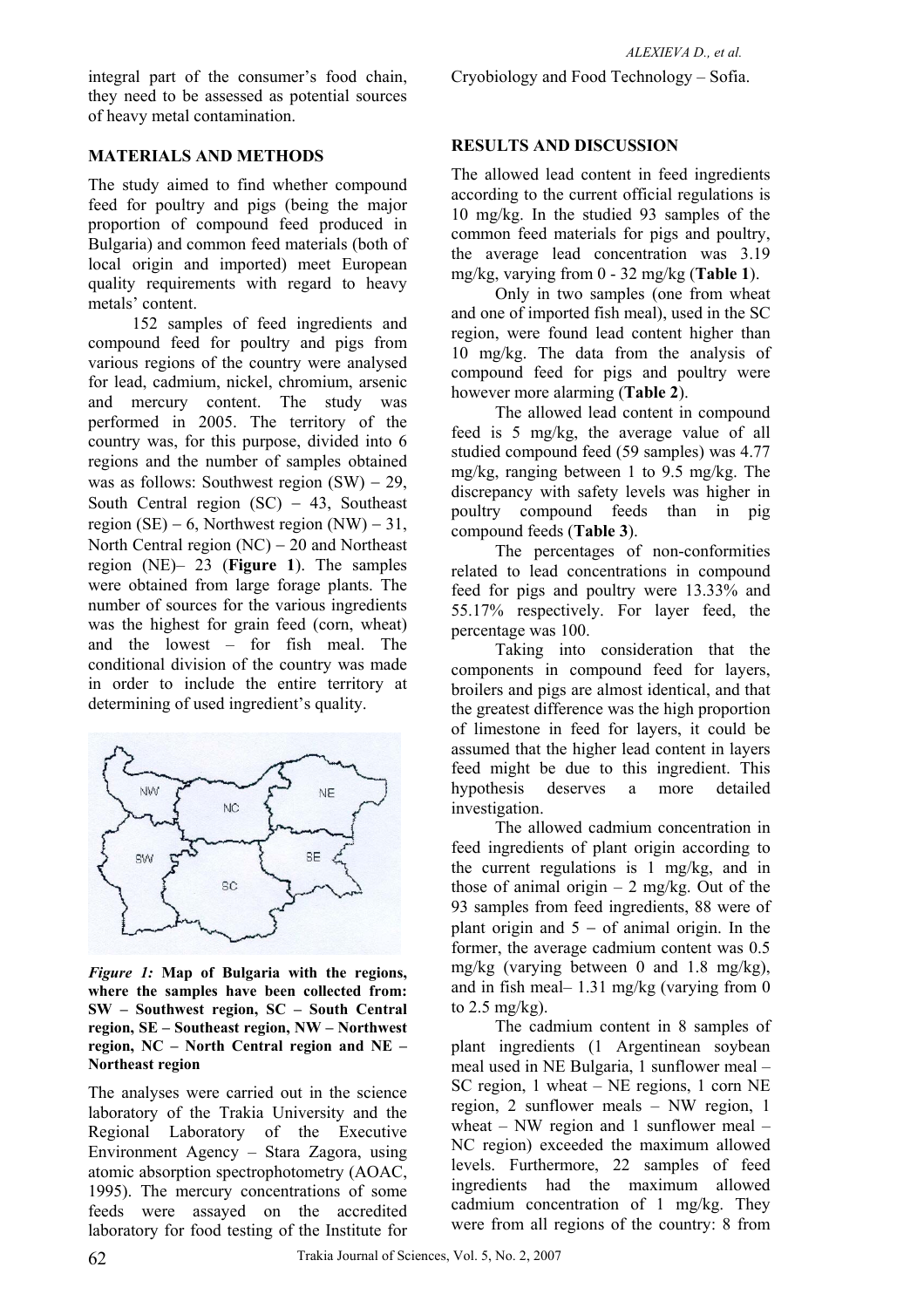the NW,  $7 -$  from the SC,  $3 -$  from the NE, 2 – from the NC, 1 – from the SW and 1 – from the SE regions.

Compared to the allowed cadmium content in compound feed of 0.5 mg/kg, the average concentration in all studied compound feed samples (59 samples) was 0.27 mg/kg, ranging between 0 and 1.3 mg/kg. The non-conformity with allowed levels was higher in compound feed for poultry than in those for pigs (**Table 3**).

| <b>Samples</b>    | Lead             | Cadmium                          | <b>Nickel</b>     | Chromium                | Arsenic          | Mercury          |
|-------------------|------------------|----------------------------------|-------------------|-------------------------|------------------|------------------|
|                   |                  |                                  | Feed materials    |                         |                  |                  |
| Number of samples | 93               | 93                               | 93                | 93                      | 93               | 46               |
| mean              | 3.19             | 0.54                             | 3.07              | 1.53                    | 0.108            | 0.0002           |
| lowest            | $\boldsymbol{0}$ | $\boldsymbol{0}$                 | $\boldsymbol{0}$  | $\boldsymbol{0}$        | $\boldsymbol{0}$ | $\boldsymbol{0}$ |
| highest           | 32               | 2.5                              | 16                | 6                       | 1.480            | 0.009            |
|                   |                  |                                  | Wheat             |                         |                  |                  |
| Number of samples | 16               | 16                               | 16                | 16                      | 16               | $\,8\,$          |
| mean              | 4.05             | 0.46                             | 2.18              | 0.97                    | 0.050            | $\boldsymbol{0}$ |
| lowest            | $\boldsymbol{0}$ | $\boldsymbol{0}$                 | $\boldsymbol{0}$  | $\boldsymbol{0}$        | $\boldsymbol{0}$ | $\boldsymbol{0}$ |
| highest           | 32               | 1.5                              | 14                | $\overline{4}$          | 0.360            | $\boldsymbol{0}$ |
| Corn              |                  |                                  |                   |                         |                  |                  |
| Number of samples | 17               | 17                               | 17                | 17                      | 17               | $\mathbf{9}$     |
| mean              | 1.44             | 0.42                             | 0.96              | 0.65                    | 0.008            | $\boldsymbol{0}$ |
| lowest            | $\boldsymbol{0}$ | $\boldsymbol{0}$                 | $\boldsymbol{0}$  | $\boldsymbol{0}$        | $\boldsymbol{0}$ | $\boldsymbol{0}$ |
| highest           | 3.25             | 1.3                              | 1.5               | $\mathbf{1}$            | 0.130            | $\boldsymbol{0}$ |
|                   |                  |                                  | <b>Barley</b>     |                         |                  |                  |
| Number of samples | 10               | 10                               | 10                | 10                      | 10               | 9                |
| mean              | 1.53             | 0.10                             | 0.48              | 1.05                    | 0.019            | $\boldsymbol{0}$ |
| lowest            | 0.5              | $\boldsymbol{0}$                 | $\boldsymbol{0}$  | $\boldsymbol{0}$        | $\boldsymbol{0}$ | $\boldsymbol{0}$ |
| highest           | 2.75             | 1                                |                   | 2.5                     | 0.080            | $\boldsymbol{0}$ |
|                   |                  |                                  | Wheat bran        |                         |                  |                  |
| Number of samples | $\,8\,$          | 8                                | 8                 | $\,8\,$                 | $8\,$            | $\overline{2}$   |
| mean              | 2.54             | 0.73                             | 1.79              | 1.38                    | 0.199            | $\boldsymbol{0}$ |
| lowest            | $\boldsymbol{2}$ | $\boldsymbol{0}$                 | $\mathbf{1}$      | $\mathbf{1}$            | $\boldsymbol{0}$ | $\boldsymbol{0}$ |
| highest           | $\overline{3}$   | 1                                | 2.8               | 2.5                     | 1.480            | $\boldsymbol{0}$ |
| Sunflower meal    |                  |                                  |                   |                         |                  |                  |
| Number of samples | 12               | 12                               | 12                | 12                      | 12               | 5                |
| mean              | 3.13             | 0.96                             | 7.83              | 2.23                    | 0.103            | 0.002            |
| lowest            | $\boldsymbol{2}$ | 0.09                             | 5                 | $\mathbf{1}$            | $\boldsymbol{0}$ | $\boldsymbol{0}$ |
| highest           | 6                | 1.8                              | 9.5               | $\overline{4}$          | 0.350            | 0.009            |
|                   |                  |                                  | Soybean meal      |                         |                  |                  |
| Number of samples | 17               | 17                               | 17                | 17                      | 17               | 9                |
| mean              | 2.77             | 0.40                             | 3.87              | 1.76                    | 0.193            | 0.001            |
| lowest            | $\mathbf{1}$     | $\boldsymbol{0}$                 | $\overline{2}$    | $\mathbf{1}$            | $\boldsymbol{0}$ | $\boldsymbol{0}$ |
| highest           | 5.75             | 1.5                              | 6.75              | $\overline{\mathbf{3}}$ | 0.340            | 0.007            |
|                   |                  |                                  | Fish meal         |                         |                  |                  |
| Number of samples | 5                | 5                                | 5                 | 5                       | 5                | $\boldsymbol{2}$ |
| mean              | 12.02            | 1.31                             | 2.16              | 1.79                    | 0.116            | $\boldsymbol{0}$ |
| lowest            | 6.5              | $\mathbf{0}$                     | 1.5               | $\mathbf{2}$            | $\boldsymbol{0}$ | $\boldsymbol{0}$ |
|                   | 32               | 2.5                              | 3.0               | 6                       | 0.310            | $\theta$         |
| highest           |                  |                                  | Other ingredients |                         |                  |                  |
| Number of samples | $8\,$            | 8                                | 8                 | $8\,$                   | $8\,$            | $\overline{2}$   |
|                   | 3.30             | 0.61                             | 5.66              | 2.94                    | 0.139            | 0.005            |
| mean              |                  |                                  |                   |                         |                  |                  |
| lowest            | 1                | $\boldsymbol{0}$<br>$\mathbf{1}$ | $\boldsymbol{0}$  | $\mathbf{1}$            | $\mathbf{0}$     | $\overline{0}$   |
| highest           | 6                |                                  | 16                | 6                       | 0.340            | 0.009            |

*Table 1. Concentration of heavy metals in feed materials, mg/kg\** 

*\* The data are presented for forages at a natural humidity.* 

The percentage of non-conformities in compound feed for pigs was 3.33%, whereas in those for poultry (as a whole) was 41.38%, the value being higher in layers feed. In the analysed 93 samples of the common feed ingredients for pigs and poultry, the average nickel content was 3.07 mg/kg, with variations from 0 to 16 mg/kg. Samples of wheat, corn, barley and wheat bran lower nickel concentrations than the average values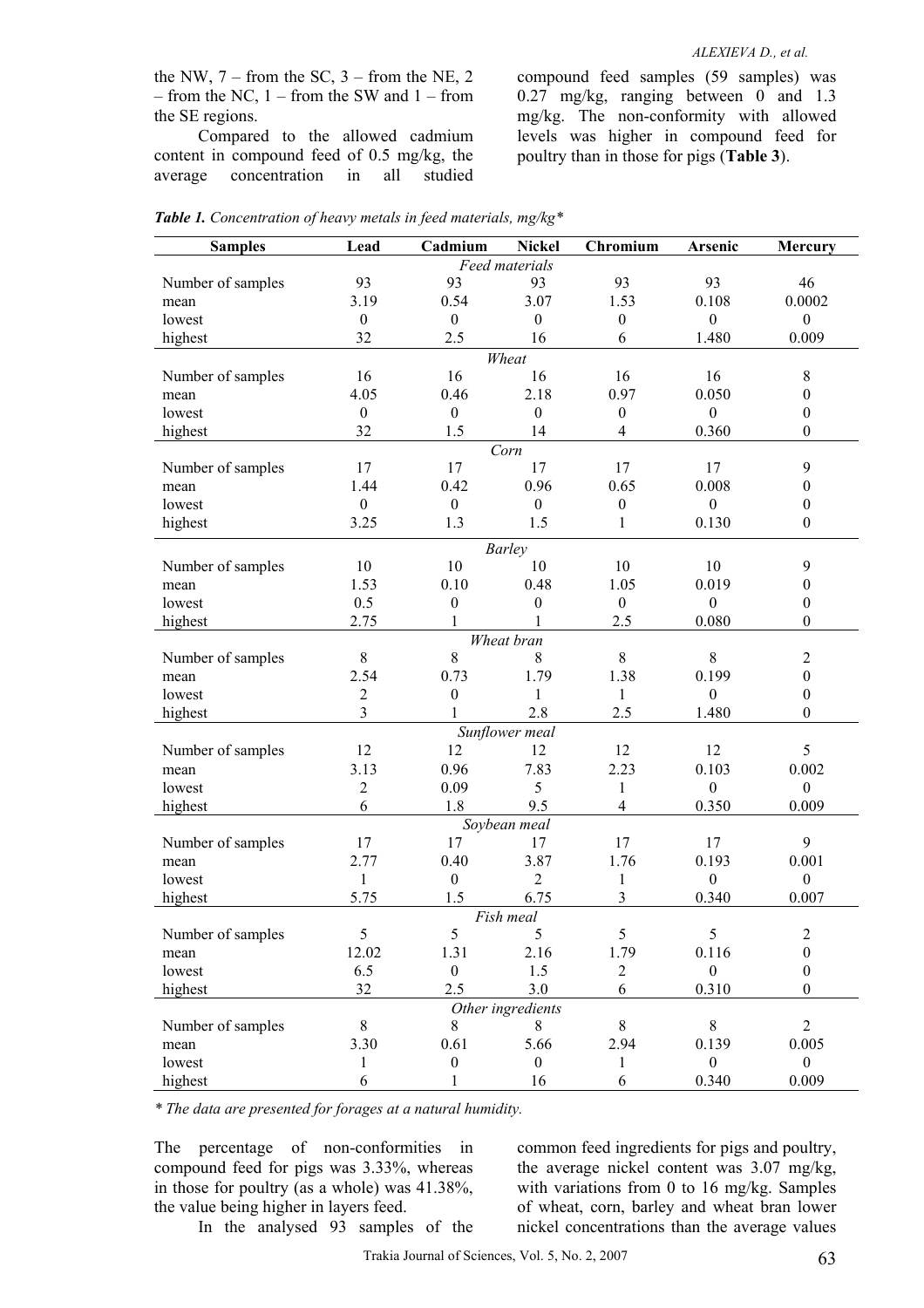#### *ALEXIEVA D., et al.*

for all feed components, with only one exception (one wheat sample from SW Bulgaria). The soybean meal and the fish meal had a nickel content similar to the average value of all studied ingredients. In sunflower products, nickel concentrations were 2 and 3 times higher: average nickel concentration of 7.83 mg/kg in sunflower meal and 9.25 mg/kg in sunflower expeller.

| <b>Samples</b>              | <b>Lead</b> | Cadmium          | <b>Nickel</b>           | <b>Chromium</b> | <b>Arsenic</b> | <b>Mercury</b>   |
|-----------------------------|-------------|------------------|-------------------------|-----------------|----------------|------------------|
|                             |             |                  | CF for pigs and poultry |                 |                |                  |
| Number of samples           | 59          | 59               | 59                      | 59              | 59             | 25               |
| mean                        | 4.77        | 0.27             | 3.72                    | 2.73            | 0.170          | 0.001            |
| lowest                      |             | $\theta$         | 1.3                     |                 | $\theta$       | $\theta$         |
| highest                     | 9.5         | 1.3              | 7.0                     | 11.5            | 0.790          | 0.009            |
| CF for pigs                 |             |                  |                         |                 |                |                  |
| Number of samples           | 30          | 30               | 30                      | 30              | 30             | 15               |
| mean                        | 3.65        | 0.12             | 3.17                    | 2.33            | 0.165          | 0.002            |
| lowest                      |             | $\theta$         | 1.3                     | 1               | $\theta$       | $\theta$         |
| highest                     | 8           | 0.8              | 6.75                    | 4.25            | 0.790          | 0.009            |
|                             |             |                  | CF for poultry          |                 |                |                  |
| Number of samples           | 29          | 29               | 29                      | 29              | 29             | 10               |
| mean                        | 6.03        | 0.41             | 4.28                    | 3.16            | 0.172          | $\mathbf{0}$     |
| lowest                      | 1.5         | $\theta$         | 3.0                     | 2.0             | $\theta$       | $\mathbf{0}$     |
| highest                     | 9.5         | 1.3              | 7.0                     | 11.5            | 0.68           | $\boldsymbol{0}$ |
| CF for layers               |             |                  |                         |                 |                |                  |
| Number of samples           | 12          | 12               | 12                      | 12              | 12             | 5                |
| mean                        | 7.77        | 0.55             | 5.27                    | 4.42            | 0.303          | 0                |
| lowest                      | 6           | $\theta$         | 3.75                    | 3               | $\theta$       | 0                |
| highest                     | 9.5         | 1.3              | 7.0                     | 11.5            | 0.68           | $\boldsymbol{0}$ |
| CF for broilers and pullets |             |                  |                         |                 |                |                  |
| Number of samples           | 17          | 17               | 17                      | 17              | 17             | 5                |
| mean                        | 4.80        | 0.34             | 3.57                    | 2.26            | 0.079          | 0                |
| lowest                      | 1.5         | $\boldsymbol{0}$ | 3                       | 2.0             | $\theta$       | 0                |
| highest                     | 9.5         |                  | 4.5                     | 4.0             | 0.280          | 0                |

| <b>Table 2.</b> Concentration of heavy metals in compound feed (CF), mg/kg* |  |  |
|-----------------------------------------------------------------------------|--|--|
|                                                                             |  |  |

*\* The data are presented for forages at a natural humidity.* 

*Table 3. Concentration of lead and cadmium in compound feed (CF) and feed ingredients (FI) – percentage of non-conformities compared to allowed levels* 

| <b>Analysed samples</b>            | <b>Lead</b> | Cadmium |
|------------------------------------|-------------|---------|
| CF and FI, total                   | 152         | 152     |
| including non-conformities, number | 22          | 21      |
| % non-conformities                 | 14.47       | 13.82   |
| Feed ingredients                   | 93          | 93      |
| including non-conformities, number | 2           | 9       |
| % non-conformities                 | 2.15        | 9.61    |
| CF for pigs and poultry            | 59          | 59      |
| including non-conformities, number | 20          | 12      |
| % non-conformities                 | 33.90       | 20.34   |
| CF for pigs                        | 30          | 30      |
| including non-conformities, number | 4           |         |
| % non-conformities                 | 13.33       | 3.33    |
| CF for poultry, total              | 29          | 29      |
| including non-conformities, number | 16          | 12      |
| % non-conformities                 | 55.17       | 41.38   |
| CF for layers                      | 12          | 12      |
| including non-conformities, number | 12          | 5       |
| % non-conformities                 | 100         | 41.67   |
| CF for broilers and pullets        | 17          | 17      |
| including non-conformities, number | 4           | 6       |
| % non-conformities                 | 23.53       | 35.29   |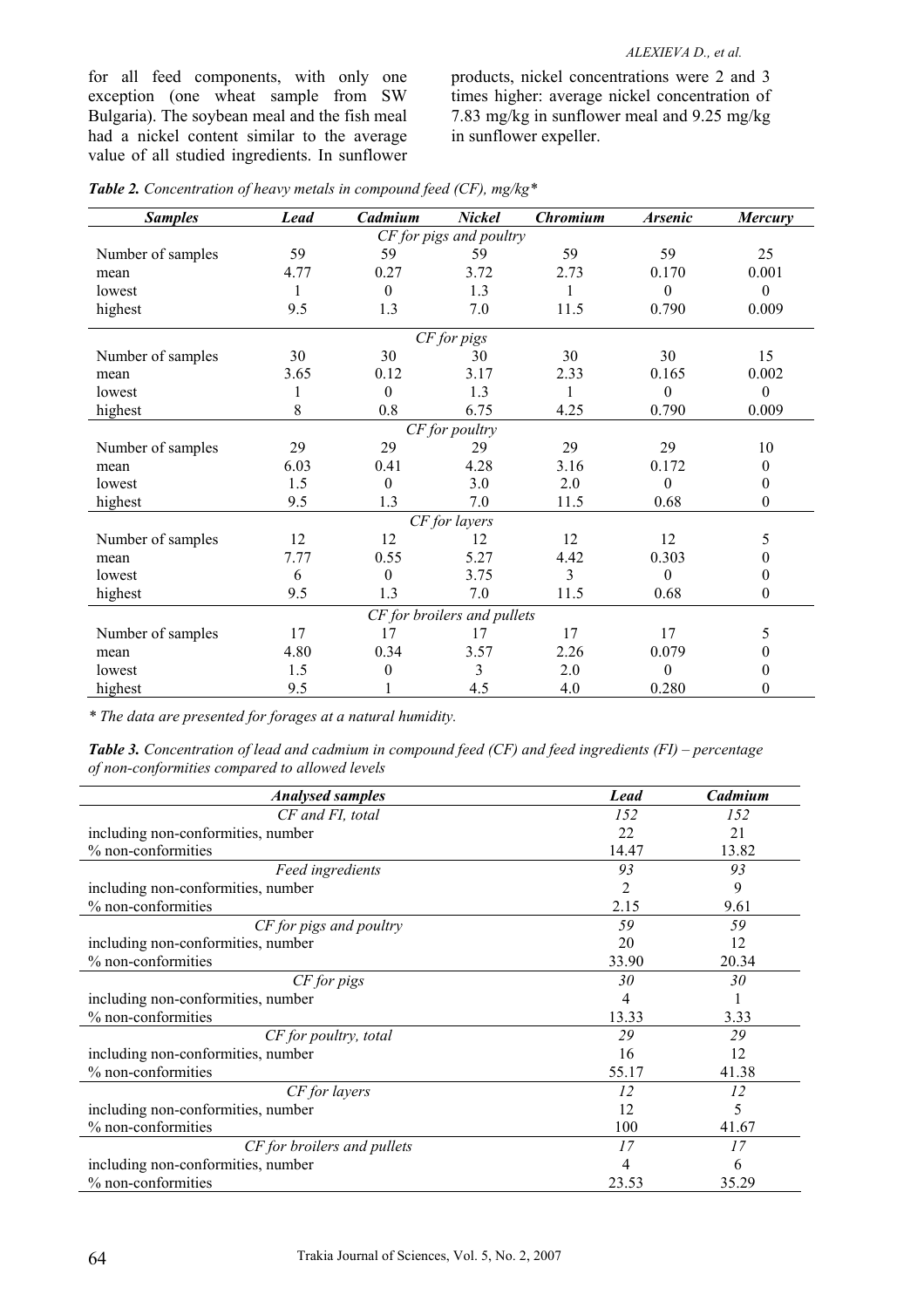It should be noticed that the average nickel content in compound feed was slightly higher but similar to that of feed ingredients (mean 3.17 in compound feed for pigs and 4.28 mg/kg in compound feed for poultry. In the current regulations (*Act No 21/2006*) there are no maximum allowed concentrations of nickel for feed ingredients and compound feed. The limits for the allowed nickel content in different human foods range between 0.1–8 mg/kg (0.1 mg/kg in milk, 0.5 mg/kg in meat and meat products, 3 mg/kg in legumes, 5 mg/kg in chocolate, 8 mg/kg in powdered cacao, 8 mg/kg in tea – *Act 31/2004*). Our data for nickel concentrations in feed materials and compound feeds are, in our view, not alarming, if compared to allowed nickel content in human foods.

The average chromium content in feed ingredients was 1.53 mg/kg, varying between 0 and 6 mg/kg. As a whole, the chromium content was lower in grain feed and higher – in protein feed − oil meals, expeller, fish meal. The highest chromium concentrations were observed in sunflower products: 2.23 and 4.38 mg/kg in sunflower meal and sunflower expeller, respectively.

The average content of chromium in compound feeds for pigs and poultry (as a whole) was 2.73 mg/kg. The concentrations of this element were higher in compound feed for poultry. Moreover, there were considerable differences between chromium content in feed for broilers and layers. In the latter, the average chromium amount was twice higher than in feed for growing poultry. The highest levels of chromium were detected in compound feed for hens. In the current regulations, there are no limits as to the maximum allowed content of chromium in feed materials and compound feed. Therefore, our data could be hardly interpreted. Taking into account the maximum allowed limits for chromium concentrations in human foods that range between 0.1 and 0.5 mg/kg, the values in compound feed could be accepted as high.

The allowed arsenic level in feed ingredients is 2 mg/kg. As seen from the results on **Table 1**, the average arsenic content in 93 analysed samples of feed ingredients was 0.108 mg/kg that was far below the maximum allowed content. Even the sample of wheat bran with the highest arsenic level (1.48 mg/kg) did not exceed the maximum allowed concentration.

In view of the low arsenic content in studied feed components, the respective concentrations in compound feed were logically also low, as confirmed by the

performed analyses (**Table 2**).

The allowed arsenic content in compound feed is 2 mg/kg. In studied compound feed for pigs and poultry (as a whole) it was 0.170 mg/kg, i.e. significantly lower than allowed levels. The average arsenic concentrations in compound feed for pigs and poultry were very similar –0.165 and 0.172 mg/kg, respectively. Even the samples with highest arsenic content  $(0.79 \text{ mg/kg}$ compound feed for pigs:  $0.68$  mg/kg – compound feed for poultry), were about 2.5 times below the maximum allowed limits. In compound feed for layers arsenic concentrations were twice higher than in pigs feed and about 4 times higher *vs*. compound feed for broilers. Taking into consideration that compound feed for layers, broilers and pigs contained the same ingredients, and that the only difference was the higher proportion of limestone in layer feed, it could be assumed that the higher arsenic content in layer feed was due to this material. This assumption however, needs further and more detailed analysis.

In the 46 analysed samples of feed materials, the average mercury content was 0.0002 mg/kg that was very low compared to maximum allowed concentrations of this element. The sample of sunflower meal with highest mercury concentration (0.009 mg/kg) was also below the allowed limit for feed ingredients of 0.1 mg/kg.

The allowed mercury level in compound feed is 0.1 mg/kg. In pig and poultry feed, considered as a whole, it was 0.001 mg/kg, or 100 times lower than the allowed level. Mercury was found only in compound feed for pigs − in pre-starter and starter feed. In compound feed for poultry – both for young birds and layers, no mercury was detected. It could be supposed that the higher mercury content in pre-starter and starter feed for pigs was related to the higher concentration of this element in zinc oxide. The latter, being source of zinc, participates in these types of pig feed with a higher share. However, this hypothesis needs to be supported by more detailed analyses. The fact that mercury content was much lower than the allowed limit, permitted us to assume the level of 0.1 mg/kg, equal to the maximum allowed level, as a limit of detection of this element. The screening of 81 samples of various feed ingredients and compound feed at the Accredited Laboratory for Food Analysis of the Institute of Cryobiology and Food Technologies – Sofia, did not detect samples with mercury content higher than 0.1 mg/kg.